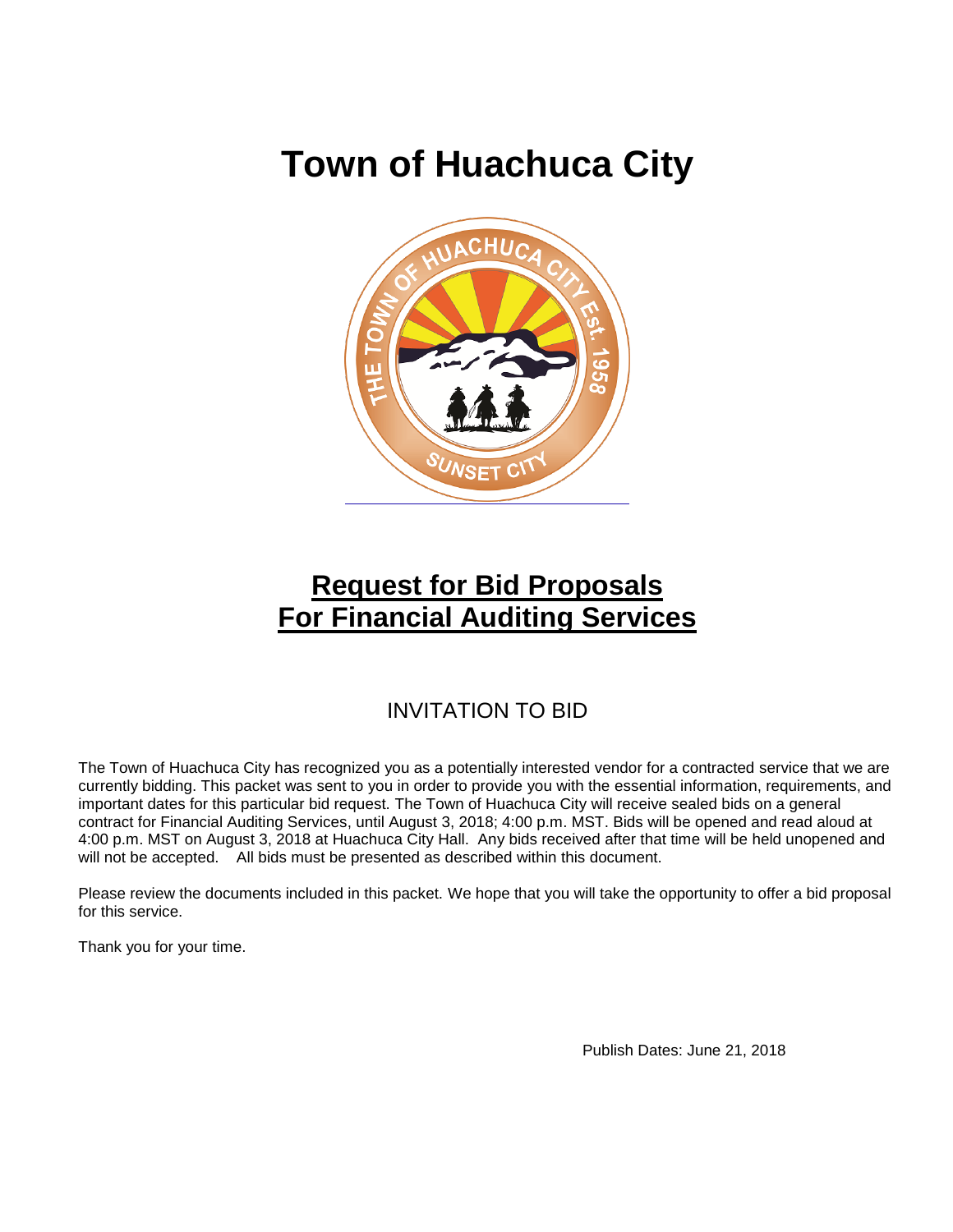# **TABLE OF CONTENTS**

| <b>SECTION #</b> | TITLE                                      | <b>PAGE#</b> |
|------------------|--------------------------------------------|--------------|
|                  |                                            |              |
| 1.1              |                                            |              |
| 2.0              |                                            |              |
| 2.3              |                                            |              |
| 2.4              |                                            |              |
| 2.4.4            |                                            |              |
| 2.4.7            |                                            |              |
| 2.4.9            |                                            |              |
| 2.5              | Proposal Submission and Subsequent Opening | 5            |
| 2.6              |                                            |              |
| 2.6.6            |                                            |              |
| 3.1              |                                            |              |
| 3.2              |                                            |              |
| 3.3              |                                            |              |
| 3.4              |                                            |              |
| 4.0              |                                            |              |
|                  |                                            |              |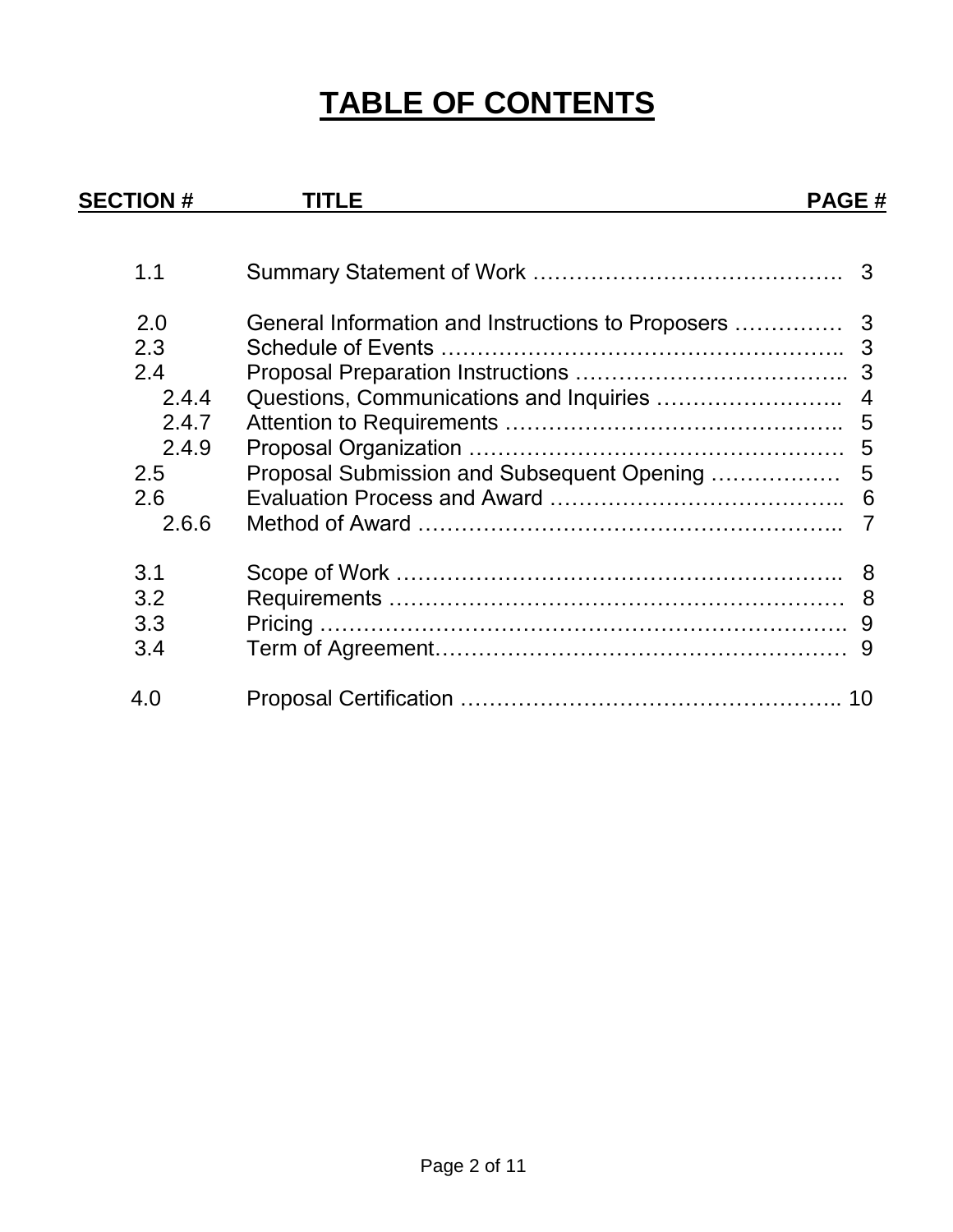## **The Town of Huachuca City Request for Bid Proposals For Financial Auditing Services**

### **1 STATEMENT OF WORK**

- **1.1 SUMMARY.** The Town of Huachuca City is soliciting proposals from interested vendors to furnish financial auditing services per the requirements in section 3.
- **1.2 COVERAGE AND PARTICIPATION.** The intended coverage of this bid document and any Agreement resulting from this solicitation shall be for the use of financial auditing services for the Town.

The Town of Huachuca City reserves the right to add and/or delete elements, or to change any element of the coverage and participation at any time without prior notification and without any liability of any kind or amount.

## **2 GENERAL INFORMATION AND INSTRUCTIONS TO PROPOSERS**

**2.1 ORIGINAL BID DOCUMENT.** The Town Clerk will keep all documents, and all related terms and conditions, exhibits and other attachments, in original form in an archival copy. Any modification of these, in the vendor's submission, is grounds for immediate disqualification.

#### **2.2 General Information.**

The Town operates on a fiscal year basis, which starts on July 1 and ends on June 30. The budget for the 2018-19 fiscal year is \$4,348,730. The books of the City are maintained on a local area network utilizing Caselle financial software. The accounting, revenue, and financial reporting functions of the town are centralized in the finance department. The Town has approximately 40 employees.

The Town's financial system is the Uniform Expenditure Reporting System (UERS) as required by Arizona Revised Statutes 41-1279.07 and includes the following modules: financials, purchasing, accounts payable, accounts receivable and other modules. Additionally, the Town payroll uses Casselle and a separate fixed asset system is used.

Day-to-day operational functions such as payroll, accounts payable, accounts receivable, utility billing, purchase orders and data entry will be retained in house.

- **2.3 SCHEDULE OF EVENTS.** The following is the tentative schedule that will apply to this bid process.
	- 7-3-18 Issuance of bid request
	- 7-30-18 Questions/Inquiries due by 10:00 a.m. MST
	- 8-3-18 Due date for all Proposals to be received by 4:00 p.m. MST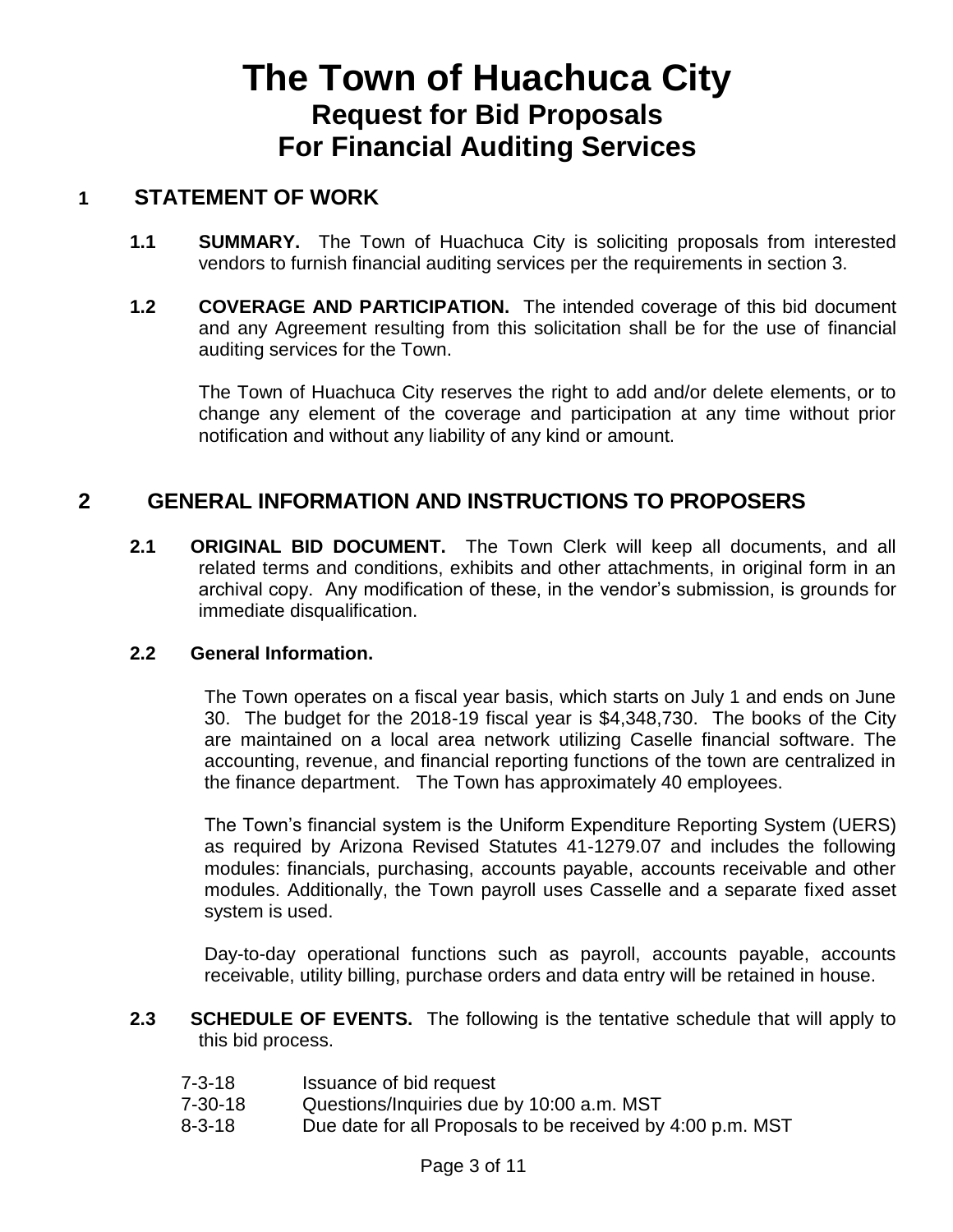Proposal Contact

Jennifer Fuller, Town Clerk Town of Huachuca City, AZ 500 N. Gonzales Blvd Huachuca City, AZ 85616

Phone 520-456-1354 [jfuller@huachucacityaz.gov](mailto:jfuller@huachucacityaz.gov)

#### **2.4 PROPOSAL PREPARATION INSTRUCTIONS**

- **2.4.1 Vendor's Understanding of the Bid Process.** In responding to this bid document, the vendor accepts the responsibility fully to understand the document in its entirety, and in detail, including making any inquiries to the Town as necessary to gain such understanding. The Town reserves the right to disqualify any vendor who demonstrates less than such understanding. Further, the Town reserves the right to determine, at its sole discretion, whether the vendor has demonstrated such understanding. Related to this, the Town's right extends to cancellation of award if award has been made. Such disqualification and/or cancellation shall be at no fault, cost, or liability whatsoever to the Town.
- **2.4.2 Town Provides Information in Good Faith without Liability.** All information provided by the Town in this bid process is offered in good faith. Individual items are subject to change at any time. The Town is not responsible or liable for any use of the information, or for any claims attempted to be asserted there from.
- **2.4.3 Verbal versus Written Communication.** Verbal communication shall not be effective unless formally confirmed in writing by the specified Town official in charge of managing this bid process. In no case shall verbal communication override written communication.
- **2.4.4 Questions, Communications and Inquiries. All Vendor inquiries, questions and requests for clarification related to this bid process are to be directed, in writing** (e-mail and facsimile are also acceptable), *ONLY* to **Jennifer Fuller**. Once this bid document has been sent out, Vendors **are not to contact any other city employees/officials**, concerning this bid process**, or risk disqualification (see 2.4.1 above)**:
	- $\triangleright$  Questions concerning this document must be submitted in writing (email is also acceptable), and be received **no later than July 30, 2018; 10:00 a.m. MST**
	- $\triangleright$  Errors and omissions in this document. Vendors shall bring to the Town's attention any discrepancies, errors, or omissions that may exist within this bid document. Vendors shall recommend to the Town any enhancements in respect to this bid document, which might be in the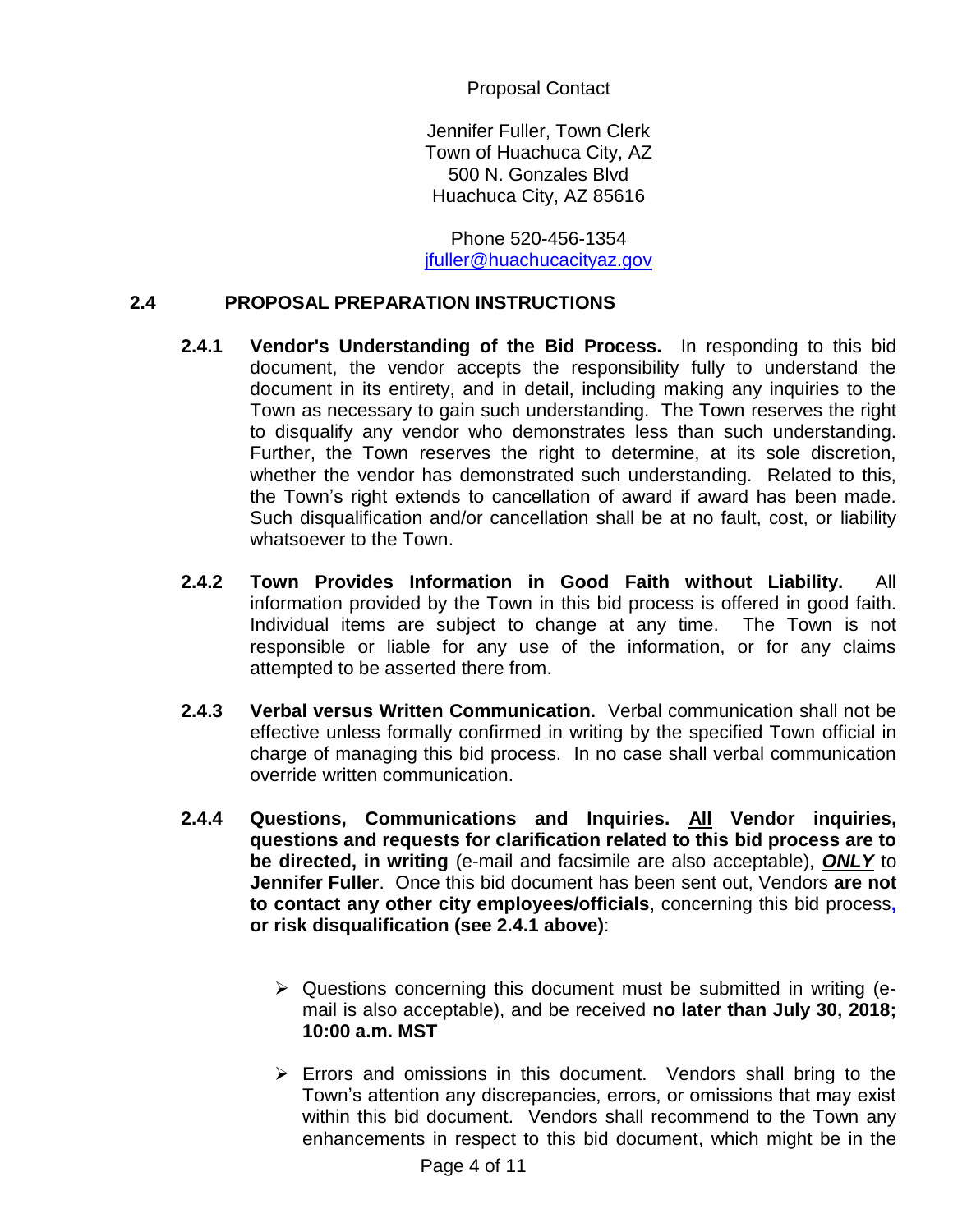Town's best interests. These must be submitted in writing (e-mail is also acceptable), and be received **no later than July 30, 2018; 10:00 a.m. MST**

**2.4.5 Response to Communications from Vendor.** The Town will make a goodfaith effort to provide a written response to each question or request for clarification within three (3) business days. Other vendors will be notified of any changes/clarification resulting from these communications.

The Town will not respond to any questions / requests for clarification, if received by the City after July 30, 2018; 10:00 a.m. MST

- **2.4.6 Pricing.** Vendors shall indicate pricing as directed in section 3.3. Vendor's pricing may not be modified after the bid closing date and time unless the Town of Huachuca City, at its sole discretion, decides that future negotiations will only enhance the Vendor's offer to the Town. Should the Town decide that such negotiations would not be in the Town's best interests, pricing by Vendor at closing date and time may be considered by Town as the Vendor's best and final offer.
- **2.4.7 Attention to Requirements.** Vendors are cautioned to thoroughly understand and comply with all matters covered under the Requirements section of this bid document.
- **2.4.8 Required Signatures.** The Town may reject any vendor's response if it is not signed as indicated and/or required by the areas, spaces, or forms provided within this bid document.
- **2.4.9 Proposal Organization.** Vendors shall ensure that their proposals include all requirements listed in Section #3, page numbers, and are organized in a manner that will facilitate the Town's evaluation of them. **The Town reserves the right to reject without prior notice and without liability of any kind or amount any proposal that it deems overly complex, disorganized, or difficult to evaluate.**
- **2.4.10 Collusion Prohibited.** In connection with this bid, vendor collusion with other vendors or employees thereof, or with any employee of the Town, is prohibited and may result in vendor disqualification and/or cancellation of award. Any attempt by the vendor, whether successful or not, to subvert or skirt the principles of open and fair competition may result in vendor disqualification and/or cancellation of award. Such disqualification and/or cancellation shall be at no fault or liability whatsoever to the Town.

#### **2.5 PROPOSAL SUBMISSION AND SUBSEQUENT OPENING**

Proposals must be: **delivered sealed; be received; and be date/time stamped at the Town of Huachuca City, City Clerk's Office, which is located at 500 N. Gonzales Blvd, Huachuca City, AZ 85616, no later than, August 3, 2018; 4:00pm MST**.

**For U.S. Mail:**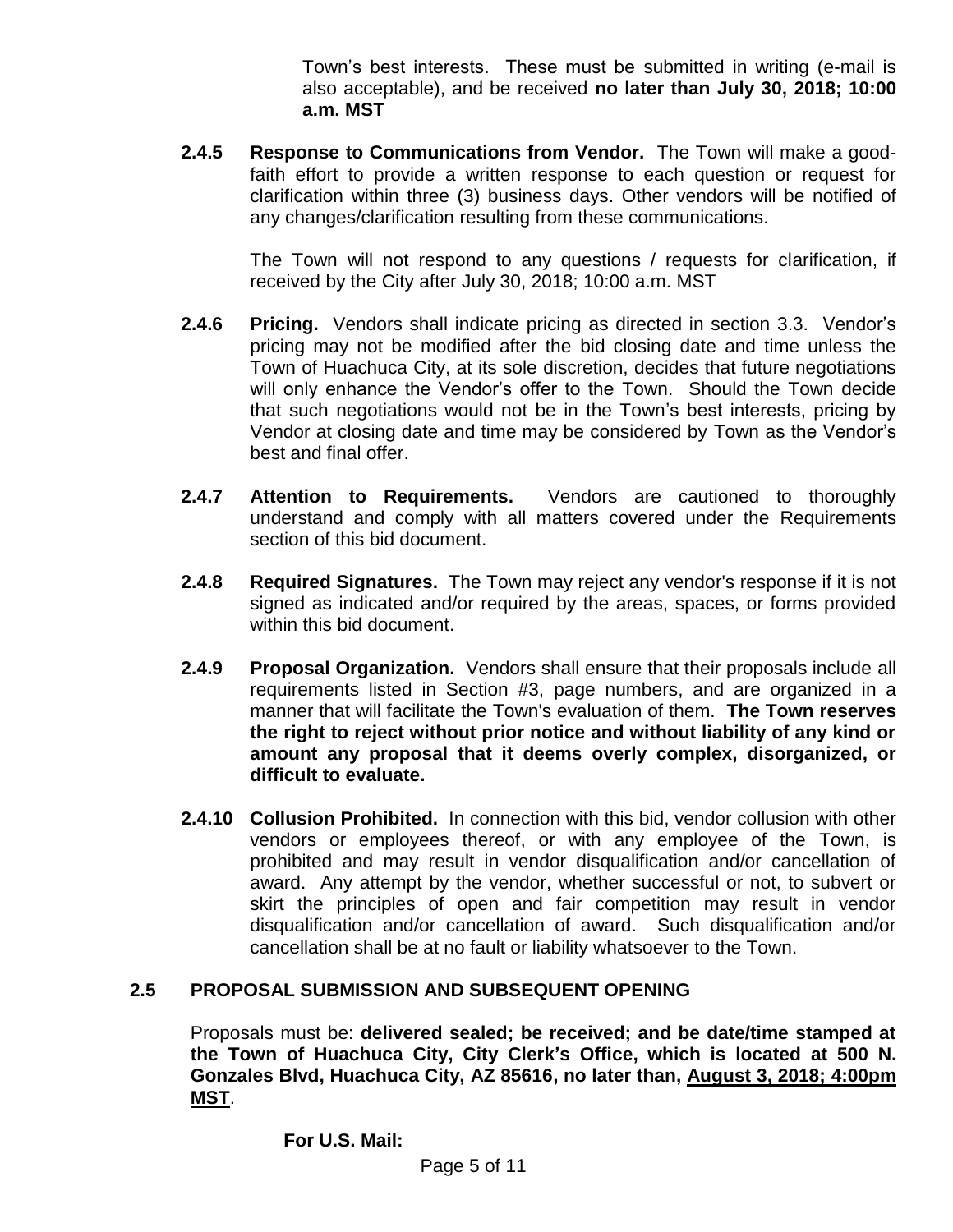Town of Huachuca City 500 N. Gonzales Blvd Huachuca City, AZ 85616

The Town of Huachuca City **shall not accept proposals received by facsimile or by e-mail**. The Town shall, at the specified opening date and time, accept all proposals that are otherwise in order. The Town will allow interested parties to be present for purposes of identifying which vendors have responded. The Town will make no immediate decision at such time, and **there will be no disclosure of any information contained in any proposal until after formal notice of award and execution of any contract resulting from this bid document**. The Town will hold unopened any proposals received after the closing date and time, and will not consider such proposals. The Town reserves the right to retain or dispose of such proposals at its discretion; however, the Town may return such proposals to their related vendors, but only at such vendor's request and at no cost or expense whatsoever to the Town of Huachuca City.

The Town of Huachuca City reserves the right to delay the opening if an insufficient number of proposals have been received to ensure competition.

- **2.5.1 Proposal Costs.** The Town of Huachuca City is not liable in any manner or to any extent for any cost or expense incurred by any vendor in the preparation, submission, presentation, or any other action connected with proposing or otherwise responding to this bid document.
- **2.5.2 Number of Proposal Copies to be Furnished.** Vendors are to submit **one (1) original**, in hardcopy form, and two (2) copies.
- **2.5.3 Marking of Envelopes.** Vendors shall ensure that the submittal envelope(s) clearly and conspicuously display the following identifying information in addition to any other information otherwise required for transmittal, and are sealed.

**Sealed Financial Auditing Services Bid Due by August 3, 2018; 4:00pm MST Attention: Jennifer Fuller, Town Clerk**

#### **2.6 EVALUATION PROCESS AND AWARD**

- **2.6.1 Contractual Intent/Right to Terminate and Recommence The Bid Process.** The Town intends to contract with one vendor whose proposal is considered to be in the best interests of the Town. However, the Town may terminate this bid process at any time up to notice of award, without prior notice, and without liability of any kind or amount. Further, the Town reserves the right to commence one or more subsequent bid processes seeking the same or similar products or services covered hereunder.
- **2.6.2 Effective Period of Proposals.** Under this bid process, the Town shall hold that vendors' responses to this bid shall remain in effect for a period of thirty (30) days following the opening date, in order to allow time for evaluation, approval, and award of the contract. No bid received may be withdrawn for a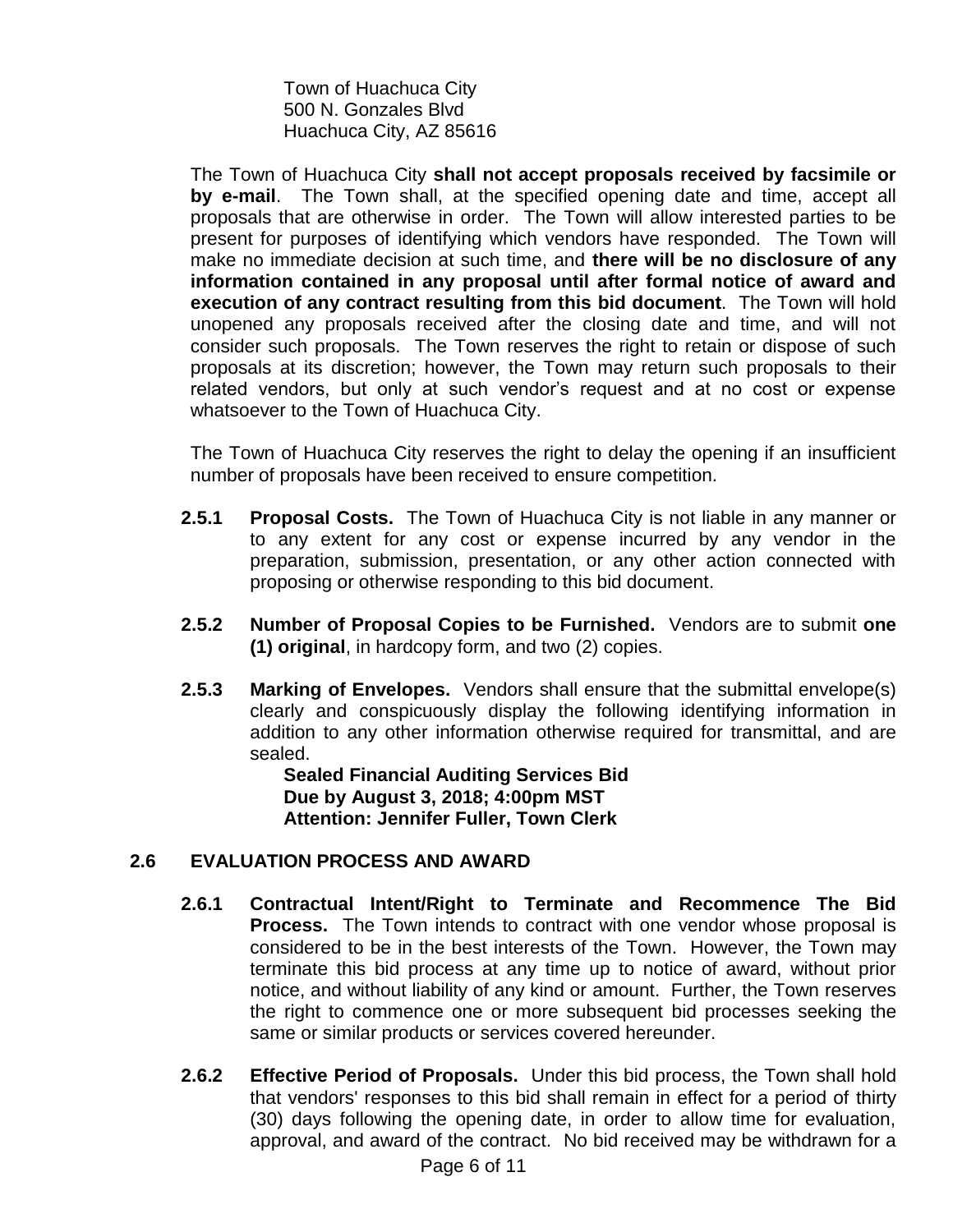period of thirty (30) days from date of opening. Any vendor who does not agree to this condition shall specifically communicate in its proposal such disagreement to the Town, along with any proposed alternatives. The Town may accept or reject such proposed alternatives without further notification or explanation.

- **2.6.3 Proposal Acceptance/Rejection.** The Town reserves the right to reject any or all proposals. Such rejection may be without prior notice and shall be without any liability of any kind or amount to the Town. The Town shall not accept any proposal that the Town deems not to be in its best interests. The Town shall reject proposals submitted after the due date and time.
- **2.6.4 Errors and Omissions in Vendors Proposals.** The Town may accept or reject any vendor's proposal, in part or in its entirety, if such proposal contains errors, omissions, or other problematic information. The Town may decide upon the materiality of such errors, omissions, or other problematic information.
- **2.6.5 Determination of and Information Concerning Vendor's Qualifications.** The Town reserves the right to determine whether a vendor has the ability, capacity, and resources necessary to perform in full any contract resulting from this bid. The Town may request from vendors information it deems necessary to evaluate such vendors' qualifications and capacities to deliver the products and/or services sought hereunder.
- **2.6.6 Method of Award.** The evaluation of each response to this bid document will be based on its overall competence, compliance, format, and organization. The award shall be made to the responsible vendor whose proposal is determined to be the most advantageous to the Town of Huachuca City, taking into consideration the following evaluation criteria listed in the relative descending order of importance. The Town is under no obligation whatsoever to select, as most responsive the proposal that demonstrates the lowest pricing, but not necessarily the one receiving the highest overall score.

#### **Evaluation Criteria**

- $\triangleright$  Qualifications and experience of the firm and project team
- $\triangleright$  Municipal auditing experience
- $\triangleright$  Fee schedule
- $\triangleright$  Understanding of project requirements
- $\triangleright$  References
- $\triangleright$  Overall quality of proposal

Vendors whose proposals are not accepted will be notified after a contractual agreement exists between the Town and the selected proposer or when the Town rejects all proposals.

**2.6.7 Pre-Award Presentations.** The Town reserves the right to require presentations from the highest ranked vendors, in which they may be asked to provide information in addition to that provided in their proposals.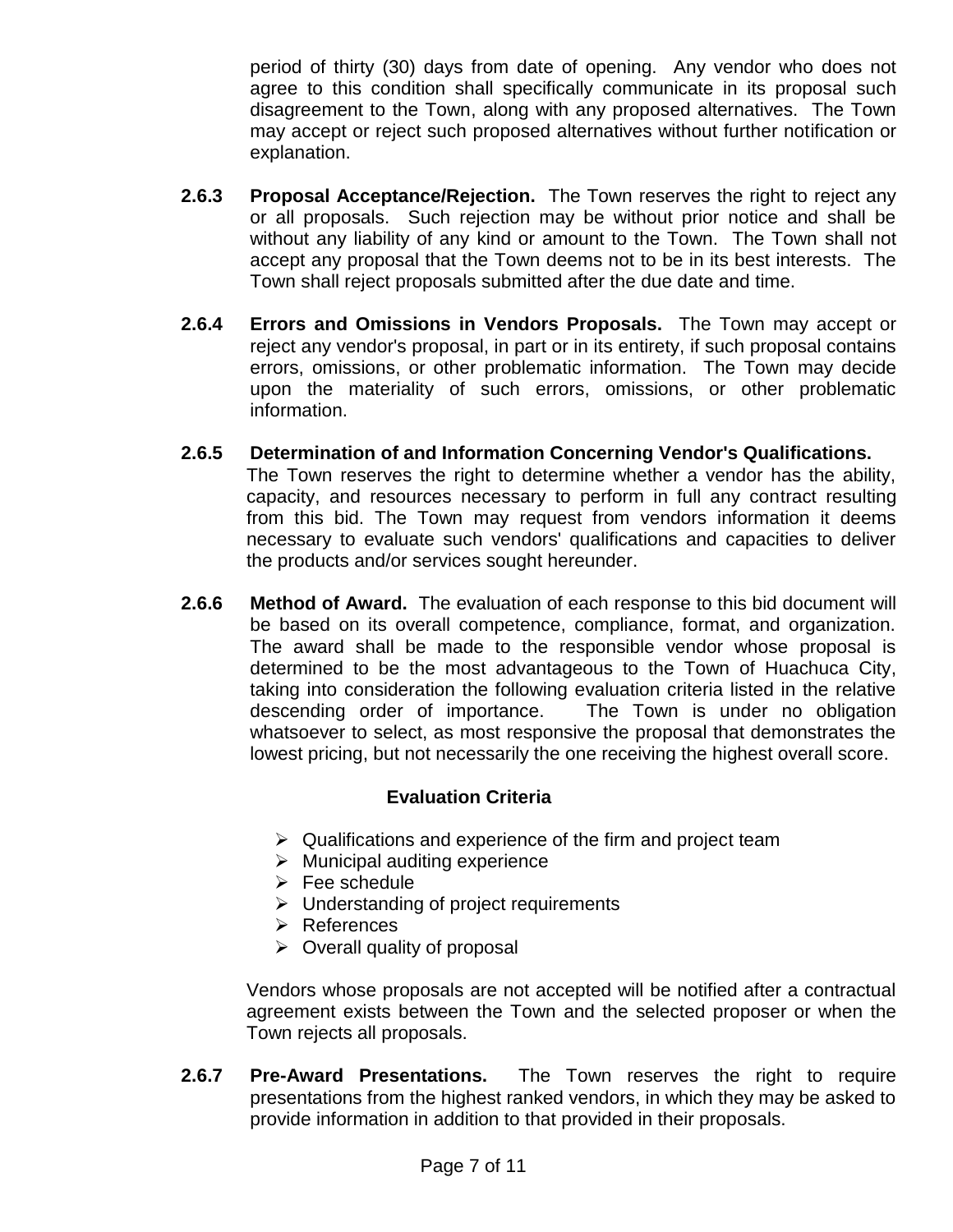- **2.6.8 Pre-Award Negotiations.** The Town reserves the right to negotiate prior to award with the highest ranked vendors for purposes of addressing the matters set forth in the following list, which may not be exhaustive.
	- $\triangleright$  Resolving minor differences and errors
	- $\triangleright$  Clarifying necessary details and responsibilities
	- $\triangleright$  Emphasizing important issues and points
	- $\triangleright$  Receiving assurances from vendors
	- $\triangleright$  Obtaining the lowest and best pricing
- **2.6.9 Public Record.** After the award and execution of a contract resulting from this bid process, vendors' proposals become public record and are available for review during the Town's regular business hours.

## **3 SCOPE OF WORK, REQUIREMENTS, PRICING, TERM OF AGREEMENT**

Vendors responding to this bid request shall base their offer on the following requirements, and at a minimum, propose how each of the following requirements shall be accomplished. Vendors may provide other services not specified in this document. These added services will be considered when determining which proposal is selected.

- **3.1 SCOPE OF WORK.** The Town is seeking responses to this document for vendorprovided financial auditing services for a three (3) year period for fiscal years 2018- 19, 2019-20, and 2020-21 with the Town's option to renew the contract for two (2) additional one year periods. The following services shall be performed by the vendor:
	- $\triangleright$  Audit the financial statements of the governmental activities, the business-type activities, the aggregate discretely presented component units, each major fund, and the aggregate remaining fund information, which collectively comprise the Town's basic financial statements.
	- $\triangleright$  Prepare a draft of the Town's financial statements and related notes.
	- $\triangleright$  Prepare all compliance reports necessary under Federal or State quidelines including the Single Audit Reports.
	- $\triangleright$  Review internal controls and prepare a report in the form of a management letter covering the internal control systems, general computer utilization, account system, procedures and other matters which come to the vendor's attention during the course of the audit.
	- $\triangleright$  Audit and prepare the Annual Expenditure Limitation Report.
	- $\triangleright$  Provide all reports to the Town in printed bound format (number to be requested by the Town each year) and in PDF format.

These services must be performed in compliance with the following:

- The *Government Auditing Standards* issued by the Comptroller General of the United States.
- Generally Accepted Auditing Standards in the United States of America
- $\triangleright$  Generally Accepted Accounting Principles in the United States of America
- U.S. Office of Management and Budget (OMB) *Circular A-133*
- *Uniform Expenditure Reporting System* as required by Arizona Revised Statutes 41-1279.07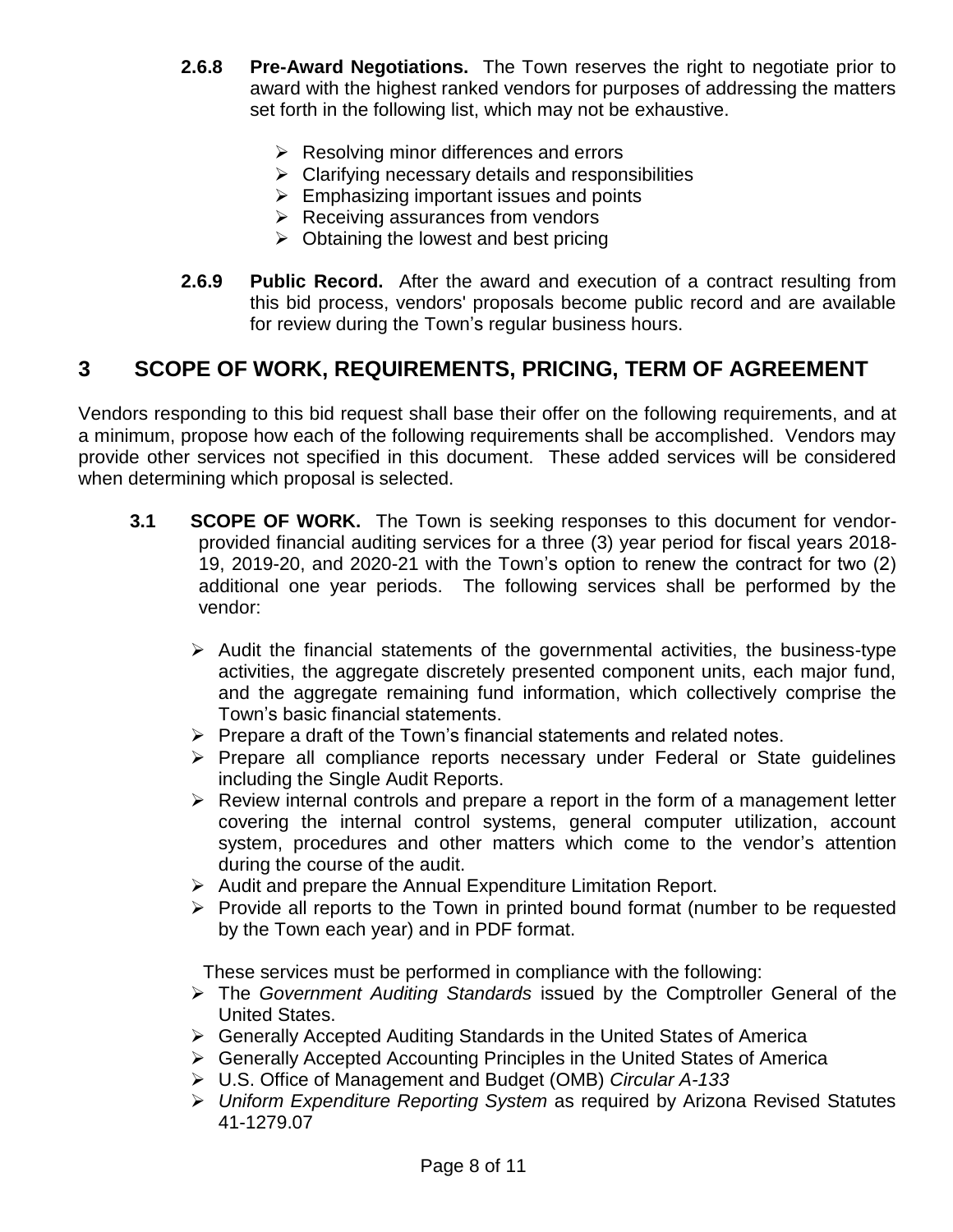- **3.2 REQUIREMENTS.** This section identifies specific requirements to be met by vendors in their proposal. Unless you indicate that you cannot meet a requirement, you are accepting the requirement and will meet it. If you cannot meet a requirement, indicate in the proposal that you cannot meet this requirement. Where the vendor's specific capabilities may differ from stated preferences, please identify those differences and areas, which exceed the requested capabilities. In the event of a conflict between any provisions contained in any of the documents governing this transaction, the following shall be the order of precedence: Agreement; Request for Proposal; Proposal.
	- **3.2.1** An overview of the vendor that includes the following information shall be included in the proposal:
		- $\triangleright$  A statement explaining location of office where audit will be conducted, its address, number of employees, and general level and qualifications of employees that will be working on the audit.
		- $\triangleright$  The name of the partner who will have continuing responsibility for the Town audit.
		- $\triangleright$  Resumes of the partner in charge of the audit and the employees committed to this audit.
		- $\triangleright$  A statement concerning the qualifications or expertise the firm has in the area of municipal accounting procedures, evaluations and audits.
		- $\triangleright$  A list of recent audit engagements for Arizona municipalities and/or other similar sized governmental clients.
		- $\triangleright$  A statement concerning whether the vendor is an equal opportunity employer as determined by Arizona law.
		- $\triangleright$  A statement that the vendor is in compliance with peer review and has met the CPE requirements to perform an audit under the Single Audit Act.
	- **3.2.2** A section shall be included in the proposal that sets forth the vendor's approach to the audit. This section shall include an explanation of the tasks to be performed during the course of the audit and the reports to be issued at its conclusion.
	- **3.2.3** A section shall be included indicating the estimated timetable for completion of the audit services. The vendor is expected to begin preliminary work on October 1 with a draft copy of the audit to be presented to the Town by December 15. The final comprehensive financial report shall be delivered on or before January 15. The partner in charge of the audit shall be available to attend at least one regularly scheduled Town Council meeting at which the audit report may be discussed.
- **3.3 PRICING.** Provide a fee schedule for the services as described herein. The vendor must provide a firm fixed fee for all services, including a listing and fee schedule for the various team members. The fee schedule must reflect direct labor hours, wages, overhead and profit amounts that are summed into a total proposed annual cost for each contract year. It is understood that the fee schedule can be amended during the course of the contract period if federal or state laws or regulations should require an increase or decrease in auditing services. The Town reserves the absolute right to cancel its' agreement with the vendor, without cause. A thirty (30) day notice shall be given if cancellation occurs.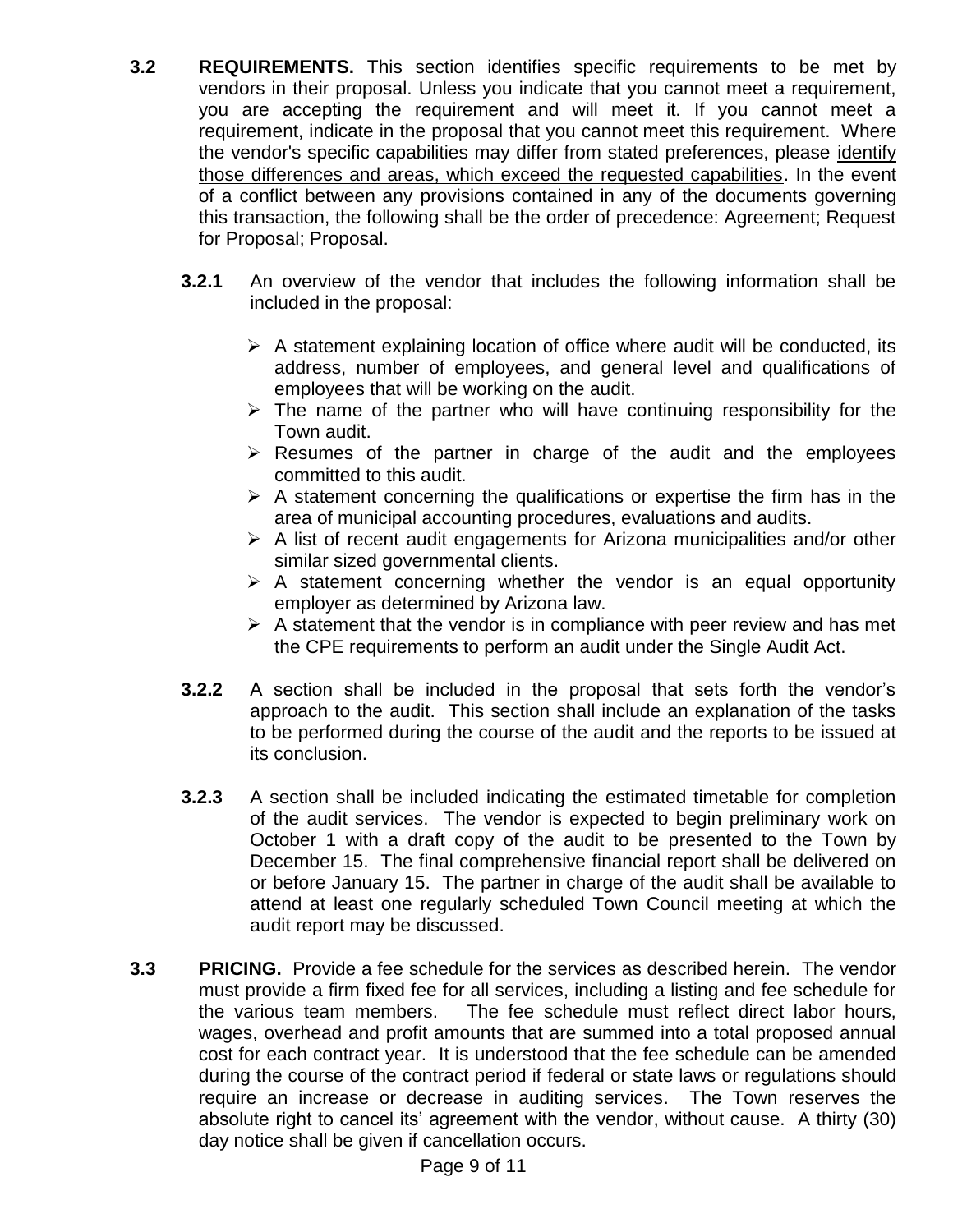**3.4 TERM OF AGREEMENT** The term of the award resulting from this bid will be from the date of the execution of the Agreement through the completion of services as described herein for the 2018-19 fiscal year, with options to renew for two additional one (1) year terms.

#### **4 CERTIFICATION OF PROPOSAL** (vendor to complete and return with proposal)

**Explanation**. **This certification attests to the vendor's awareness and agreement to the content of this bid proposal and all accompanying provisions contained herein.**

**Action**. **Vendor is to ensure that the following certificate is duly completed and correctly executed by an authorized officer of your company.**

This proposal is submitted in response to the Request for Financial Auditing Services, issued by the Town of Huachuca City, Arizona. The undersigned, as a duly authorized officer, hereby certifies that

\_\_\_\_\_\_\_\_\_\_\_\_\_\_\_\_\_\_\_\_\_\_\_\_\_\_\_\_\_\_\_\_\_\_\_\_\_\_\_\_\_\_\_\_\_\_\_\_\_\_\_\_\_\_\_\_\_\_\_(Vendor's Name), located

at\_\_\_\_\_\_\_\_\_\_\_\_\_\_\_\_\_\_\_\_\_\_\_\_\_\_\_\_\_\_\_\_\_\_\_\_\_\_\_\_\_\_\_\_\_\_\_\_\_\_\_\_\_\_\_\_\_\_\_\_\_\_\_\_\_\_\_\_\_(address),

agrees to be bound by the content of this proposal and agrees to comply with the terms, conditions and provisions of the referenced bid proposal in the event of an award. Exceptions are to be noted as stated in the bid proposal. The proposal shall remain in effect for a period of thirty- (30) calendar days as of the Due Date for responses to the bid.

The undersigned certifies that to the best of his/her knowledge: (**please check one**)

**( )** There is no officer or employee of the Town of Huachuca City who has, or whose relative has, a substantial interest in any Contract award subsequent to this proposal.

**( )** The names of any and all public officers or employees of the Town of Huachuca City who have, or whose relative has, a substantial interest in any Contract award subsequent to this proposal are identified by name as part of this submittal.

**( )** The firm is not currently engaged in, and agrees for the duration of the contract to not engage in, a boycott of Israel, pursuant to A.R.S. 35-393.01.

**( )** The firm is not currently engaged in, and agrees for the duration of the contract to not engage in, any discrimination against any employee, client or any other individual in any way because of that person's age, race, creed, color, religion, sex, disability or national origin in the course of carrying out its duties pursuant to this engagement.

#### **The undersigned further certifies that as a duly authorized officer, is authorized to negotiate in good faith on behalf of this firm for purposes of this bid proposal.**

| Name:              | Title: |         |
|--------------------|--------|---------|
| Signature:         | Date:  | E-Mail: |
| $P_{200}$ 10 of 11 |        |         |